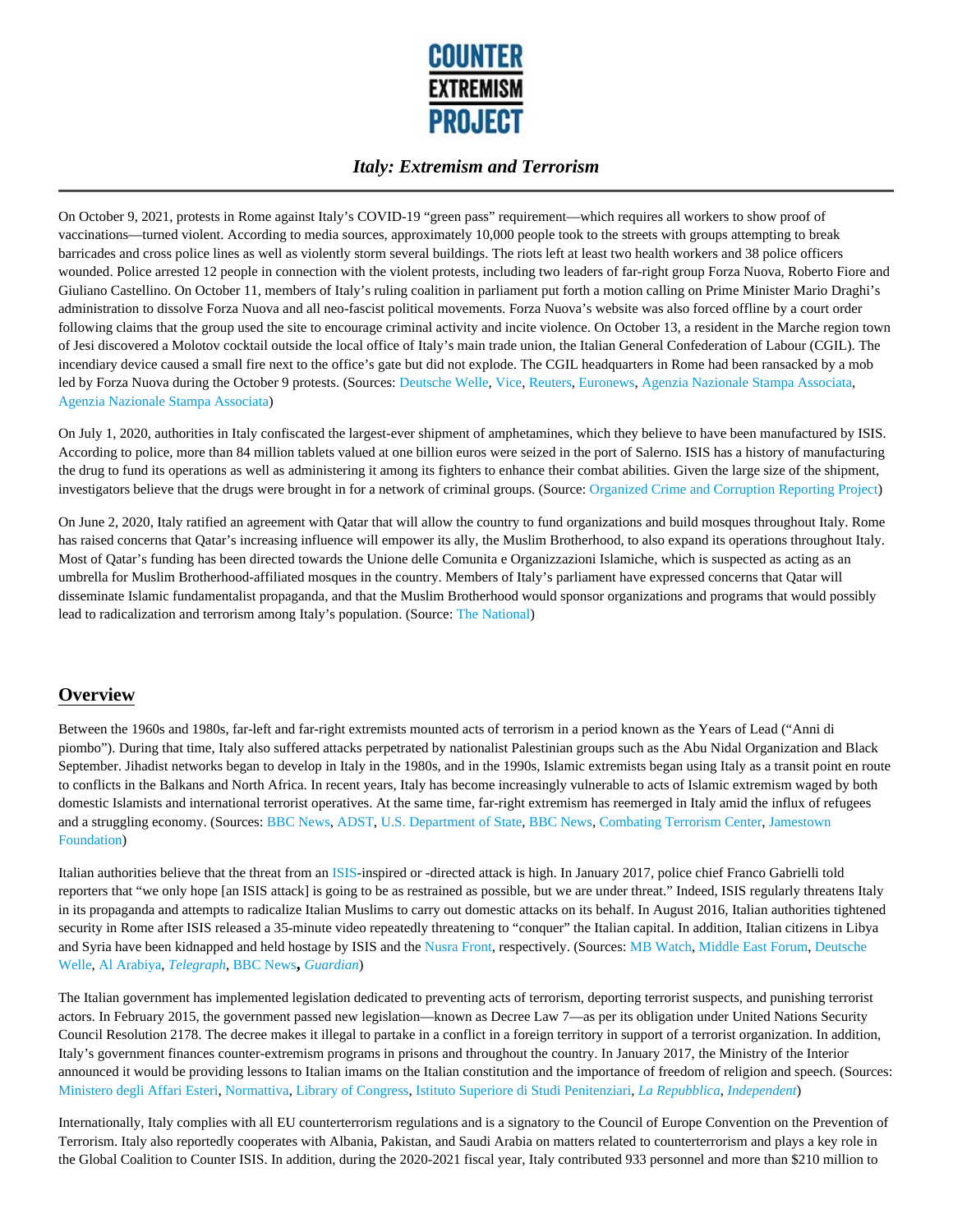

U.N. peacekeeping missions. (Sources: Ministero degli Affari Esteri e della Cooperazione Internazionale, Council of Europe, Global Coalition, InfoBalkans, Agence France-Presse, European Affairs, United Nations, United Nations)

# **Radicalization and Foreign Fighters**

### *Far-Left Extremism and the Red Brigades*

Far-left extremism spread throughout Italy in the late 1960s. Young communist militants—many of whom were students—carried out violent attacks in an attempt to weaken, and ultimately topple, Italy's capitalist government. (Source: *An Analysis of Left and Right Wing Terrorism in Italy*)

The Red Brigades ("Brigatte Rosse") was Italy's most prominent and well-organized far-left terrorist group. Active between 1970 and 1984, the group sought to replace Italy's democratic, capitalist government with a proletariat-led dictatorship. Members of the Red Brigades carried out violent attacks against right-wing politicians, factories, law enforcement, and other symbols of capitalism and state repression. At its height, the Red Brigades had thousands of members and supporters, predominantly based in Northern Italy. (Sources: Stanford Mapping Militant Organizations, *An Analysis of Left and Right Wing Terrorism in Italy*)

On April 28, 2021, French authorities arrested seven Italians, who were convicted of left-wing domestic terrorism crimes in the 1970s and 1980s, at their homes in France. The following day, two other Italian nationals surrendered to police and a 10th person was later arrested. All 10 of the Italian nationals, including several former members of the Red Brigades, fled Italy to avoid serving prison sentences that ranged from 14 years to life. For decades, French authorities had refused to act on these arrest warrants issued by Italy. However, recent negotiations between the governments of French President Emmanuel Macron and Italian Prime Minister Mario Draghi resulted in an agreement in which Paris would act on the arrest warrants. A French court will subsequently decide on whether to extradite each individual to Italy, a legal process that could take two to three years. In May 2021, nine Italians, now aged between 63 and 77, appeared before a French court for an initial extradition hearing. The 10th person is being considered in a separate hearing. In September, the Paris court requested additional information from Rome about the Italians' legal files and scheduled a new hearing for January 12, 2022. (Sources: Associated Press, Associated Press, Associated Press)

In 2020, Italy reported 24 left-wing and anarchist-attributed terrorist attacks, up from 22 attacks in 2019 and eight in 2018. Italy reported 24 arrests for left-wing and anarchist terrorism in 2020, a decrease from 98 arrests in 2019. The drop of arrests in Italy contributed to a significant decrease of left-wing and anarchist arrests in EU member states overall, from 111 in 2019 to 52 in 2020, according to Europol. (Source: Europol)

#### *Far-Right Extremism and Forza Nuova*

Since the late 1960s, far-right terrorists in Italy have sought to destabilize the government, hoping that political turmoil would lead to a neo-fascist coup. Throughout the 1970s and 1980s, far-right terrorist groups such as New Order ("Ordine Nuovo") and Black Order ("Ordine Nero") carried out wide scale bombings targeting train stations, government buildings, banks, and anti-fascist rallies. More recently, in December 2014, members of a neo-fascist group calling themselves Avanguardia Ordinovista ("Vanguard Order") were arrested by police after allegedly plotting to attack immigrants and left-leaning politicians. The group's members had reportedly been inspired by the ideology of New Order. (Sources: *An Analysis of Left and Right Wing Terrorism in Italy*, Corriere Della Sera, Associated Press)

Indeed, in recent years far-right political sentiment has grown in Italy due to a weakened economy and the arrival of refugees from the Middle East and North Africa.

Indeed, in recent years far-right political sentiment has grown in Italy due to a weakened economy and the arrival of refugees from the Middle East and North Africa. Political parties such as Forza Nuova ("New Force")—which subscribes to ultra-nationalist, conservative, and neo-fascist ideology—are capitalizing on these issues in order to attract supporters. Forza Nuova's members have committed high-profile acts of violence, though Forza Nuova itself claims to be non-violent. The party has offices and followers in nearly every region of Italy. (Sources: Forza Nuova, *Corriere della Sera*)

The cornerstone of Forza Nuova's conservative ideology is best illustrated by its mantra, "Italians First!" Forza Nuova encourages ethnic Italian population growth and seeks to ban abortion and reinstate the Catholic Church as the official church of the Italian Republic. Forza Nuova also opposes gay marriage and adoption by gay couples. One of its most notorious campaigns, which denounced homosexuals in Italy, included billboards with slogans like "No more f-gs!" (Sources: TG Regione, Forza Nuova)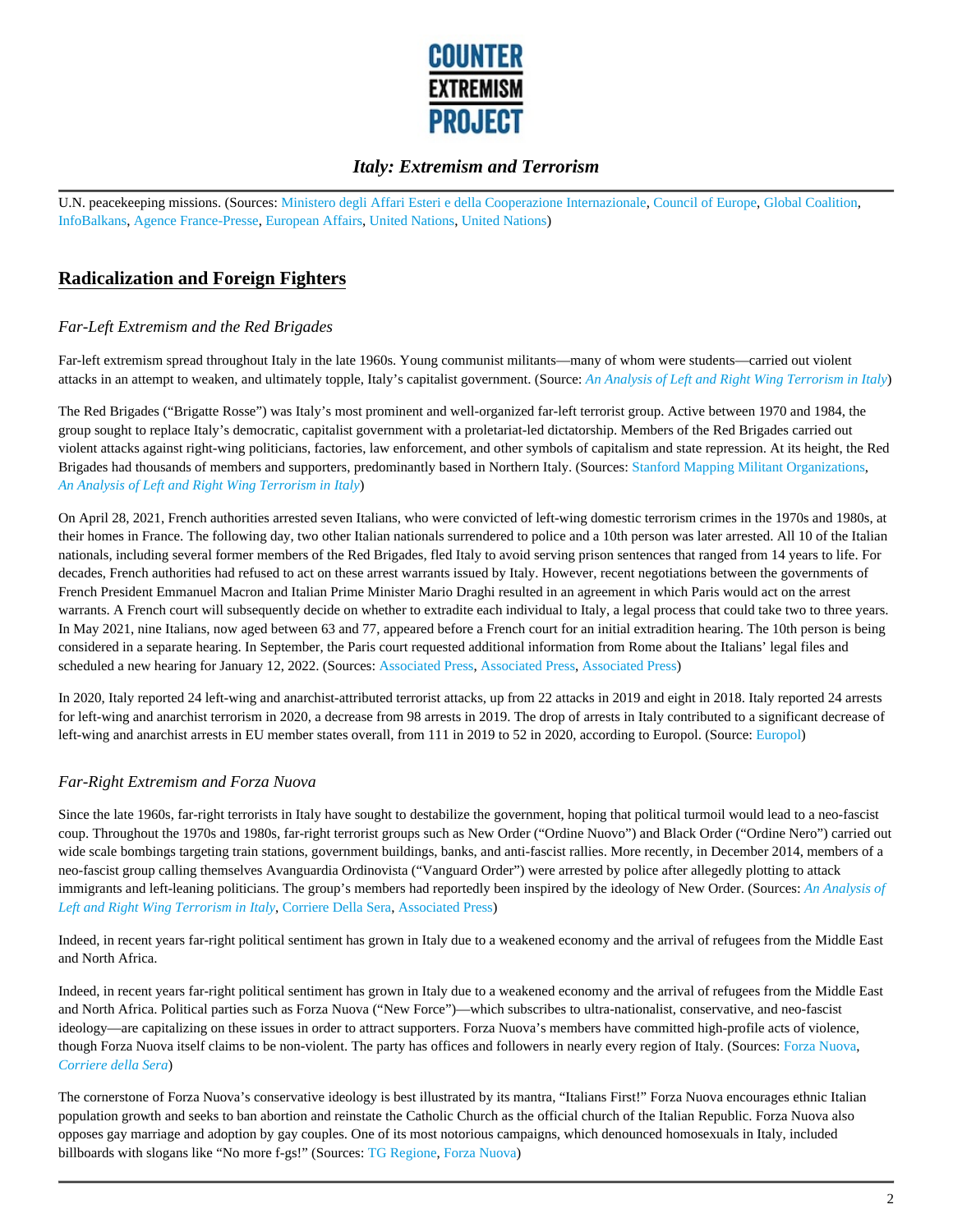

Forza Nuova lobbies to deport recent immigrants from Italy and bar further immigration into the country. The group makes speeches and places billboards around Italian cities, warning the population of what they claim to be the dangers of immigration, citing that immigrants will bring "scabies, meningitis, tuberculous and Ebola" into Italy. After Mada Kabobo, a Ghanaian immigrant to Italy, killed an Italian citizen with an ax in May 2013, Forza Nuova launched a campaign called "Immigration Kills." Billboards for the "Immigration Kills" campaign feature photos of immigrants who have been convicted of violent crimes, their photos splattered in blood. "Who will be next?" the posters and billboards read. (Sources: Forza Nuova, Huffington Post Italia, BBC News)

Anti-Semitism is also a key component of Forza Nuova's ideology. In June 2008, Forza Nuova President Roberto Fiore spoke of his support for Iran's then-president, Mahmoud Ahmadinejad. When asked about his brief conversation with Ahmadinejad, Fiore said, "We at Forza Nuova are against any event of war wished for by the Jewish-American lobby against the Iranian population." Hours before his arrival in Rome, Ahmadinejad stated that Israel will "disappear off the geographical scene." Forza Nuova leader Roberto Fiore has also publicly denounced U.S. wars that, he claims, were started by "the people who put Christ on the cross." (Sources: *Corriere della Sera*, Reuters)

On September 9, 2019, Facebook and Instagram suspended the social media accounts of Forza Nuova and another neo-fascist group, Casapound. Facebook claimed that the groups and some of their members had violated the platform's policies against hate speech. Following the ban, Fiore said his group would respond with more street protests and recruitment. Individual members of Forza Nuova and Casapound brought a lawsuit against Facebook in the Court of First Instance in Rome, claiming the removal of the users' pages was illegal and a violation of their right to freedom of expression. On February 23, 2020, the court issued a decision that upheld the removals, claiming that hate speech was not protected by the right to freedom of expression and Facebook was entitled to take action based on its Terms of Service. (Sources: Reuters, Columbia University)

In May 2021, as part of an investigation into white supremacist group Last Legion (*Ultima Legione*), Italian police raided 25 homes of suspected members across 18 regions. Authorities seized a trove of weapons and far-right propaganda. Law enforcement began investigating Last Legion in 2019 for allegedly spreading hate against specific racial, religious, and ethnic groups online. Members of the group reportedly promoted political violence and discrimination on various social media and messaging platforms, particularly targeting Muslims, Jews, and members of the LGBTQ+ community. (Sources: Deutsche Welle, Reuters)

On October 9, 2021, protests in Rome against Italy's COVID-19 "green pass" requirement—which requires all workers to show proof of vaccinations—turned violent. According to media sources, approximately 10,000 people took to the streets with groups attempting to break barricades and cross police lines as well as violently storm several buildings. The riots left at least two health workers and 38 police officers wounded. Police arrested 12 people in connection with the violent protests, including two leaders of far-right group Forza Nuova, Roberto Fiore and Giuliano Castellino. On October 11, members of Italy's ruling coalition in parliament put forth a motion calling on Prime Minister Mario Draghi's administration to dissolve Forza Nuova and all neo-fascist political movements. Forza Nuova's website was also forced offline by a court order following claims that the group used the site to encourage criminal activity and incite violence. On October 13, a resident in the Marche region town of Jesi discovered a Molotov cocktail outside the Italian General Confederation of Labour (CGIL)'s local office. The incendiary device blackened a wall next to the office's gate but did not explode. The CGIL headquarters in Rome had been ransacked by a mob led by Forza Nuova during the October 9 protests. (Sources: Deutsche Welle, Vice, Reuters, Euronews, Agenzia Nazionale Stampa Associata, Agenzia Nazionale Stampa Associata)

#### *Islamic Extremism*

Jihadist networks have operated within Italy since the 1980s. In the 1990s, jihadists began using the country as a transit point en route to conflicts in the Balkans and North Africa. Up until the early 2000s, jihadists reportedly refrained from directly targeting Italy in order to avoid a crackdown by authorities. That changed following Italy's participation in the U.S.-led interventions in Afghanistan (2001) and Iraq (2003). During the 2000s, Italy experienced a number of lone-wolf terrorist plots perpetrated by Islamic extremists. More recently, since the start of the Syrian civil war and the rise of ISIS, Italian authorities have worked to combat the growing threat from ISIS- and al-Qaeda-linked cells inside Italy and internationally. Nevertheless, Italy has not experienced a jihadist-related attack comparable in size to al-Qaeda's 2003 Madrid attacks or 2007 London bombings, nor ISIS's November 2015 Paris attacks or March 2016 Brussels bombings. (Sources: Combating Terrorism Center, Jamestown Foundation)

However, in the run-up to the Christmas holidays in November and December 2017, the pro-ISIS group Wafa Media Foundation released propaganda posters threatening attacks on the Vatican City, the papal enclave within Rome, as well as Pope Francis himself, the head of the Catholic Church. Earlier in the year, head of Italian Police Franco Gabrielli warned of a domestic ISIS attack, telling reporters in January that "we only hope it is going to be as restrained as possible, but we are under threat." ISIS views Italy's capital city, Rome, as an important symbolic target given its status as home to the Catholic Church and its spiritual leader. ISIS's then-spokesman Abu Mohammad al-Adnani declared, "We will conquer your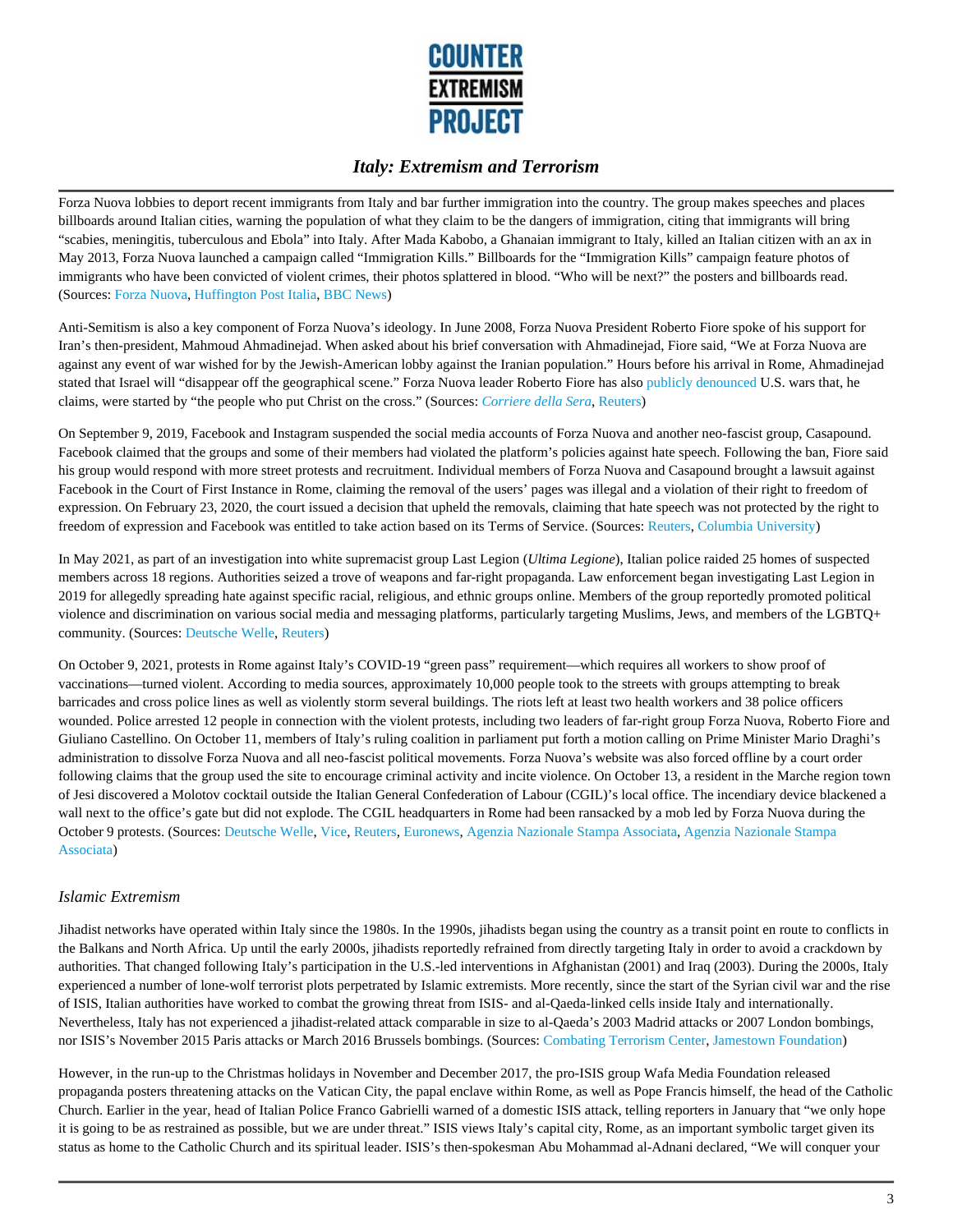

Rome, break your crosses, and enslave your women," and in ISIS propaganda, the "army of Rome" represents modern Western forces who are destined to be finally annihilated at Dabiq, near Aleppo in Syria. (Sources: Fox News, International Business Times, *Guardian*, *Local*, *Il Giornale,* Al Arabiya, Atlantic)

On January 31, 2018, Interpol released a list of 50 Tunisian ISIS members it believed had entered Italy by boat between July and October 2017. On March 28, 2018, Italian Interior Minister Marco Minniti told newspapers that "the security threat to Italy from supporters of [the] Islamic State was higher than ever." (Sources: *Guardian*, Reuters)

As of May 24, 2017, Italian police were searching for 36-year-old Fouad Khaskhoussi, born in Tunisia and carrying German identity papers, with suspected ties to terrorism. Authorities believed he traveled by car into Italy with another man, Wassim Ben Hassem, 31. Khaskhoussi was able to enter Italian despite being included in an Italian database of terrorism suspects. (Source: *New York Times*)

Between March 15 and March 29, 2018, Italian police carried out four counterterrorism operations resulting in the arrest of at least eight men accused of supporting or planning ISIS-inspired terror attacks in the country. (Sources: Reuters, Reuters, Reuters, Reuters)

The majority of Islamist extremist activity inside Italy is believed to be concentrated in the north, in particular the Lombardy region, which is home to 26.5 percent of Italian Muslims. According to the Italian Military Center of Strategic Studies, the city of Milan—located in the Lombardy region—is "the epicenter of radical Islam in Italy" due to its high rate of terrorism-related arrests. Between 2001 and 2011, more than half of all terrorism-related arrests in Italy took place in Milan. (Source: Dossier Sulla Comunità Islamica Italiana: Indice di Radicalizzazione)

In 2020, Italy reported 10 jihadists arrests, down from 40 in 2018. Italy reported no jihadist attacks, either foiled, failed, or completed, for the same year. (Source: Europol)

#### *Rawti Shax*

Rawti Shax or Didi New was a Europe-based splinter group of Ansar al-Islam, a U.N. designated terrorist organization that is also affiliated with al-Qaeda. Rawti Shax, founded in 2009 by Mullah Krekar, whose real name is Najmaddin Faraj, primarily sought to overthrow the Iraqi Kurdish government and erect a caliphate in Iraq to be governed by sharia law. The group had various cells in operation across Europe, with members often communicating through the Internet. Along with Italy, Rawti Shax has cells in Germany, Switzerland, the United Kingdom, Finland, Greece, Sweden, Norway, Iraq, Iran, and Syria. As the group developed, their operation expanded to include providing logistical and financial support to recruiting terrorist fighters to be sent to Syria and Iraq. Upon receiving training in Iraq and Syria, it was suspected these fighters would go on to Iraqi Kurdistan to incite future conflict. Additionally, Krekar allegedly set up an online "secret committee," to plan various attacks in Norway and other undisclosed European countries. (Sources: European Union Agency for Criminal Justice Cooperation, Center for International Security and Cooperation, Terrorism Research and Analysis Consortium)

On November 12, 2015, 16 suspected leaders and several members of Rawti Shax, were arrested in a joint counterterror operation across Italy, the U.K., Norway, Finland, Germany, and Switzerland. The operation was launched by the Italian ROS Carabinieri, under the direction of the Public Prosecution Office in Rome. The group was accused of using an online network to radicalize fighters to send to the Middle East. It was also suspected that members plotted to target Norwegian and British diplomats and kidnap other envoys in an attempt to free Krekar who has been imprisoned in Norway since early 2012. Krekar, who fled to Norway as a refugee from northern Iraq in 1991, is a U.S.- and U.N.-designated terrorist. It has been reported that Rawti Shax is now defunct, but there have not been reports detailing when the group officially disbanded. (Sources: European Union Agency for Criminal Justice Cooperation, NBC News)

#### *Major Arrests on Terror Charges*

Italian authorities—experienced in combating organized crime and radical far-right and far-left movements—have also investigated Islamic terrorist suspects inside the country. Italian police have made several large-scale terror-related arrests in which they detained multiple members of clandestine cells or networks. In April 2015, for example, police arrested nine al-Qaeda-linked individuals suspected of plotting to attack the Vatican and other sites in Italy. (Sources: U.S. Department of State, *Wall Street Journal*)

Authorities have also detained ISIS sympathizers and would-be lone wolves, including Lassa Briki and Muhammad Waqas in Brescia in July 2015. The men had planned to carry out domestic attacks against military institutions and civilians, before attempting to travel to Syria to fight with ISIS. Briki is believed to have had online contact with Syrian-based ISIS fighters. The men had also been active on social media, reportedly tweeting: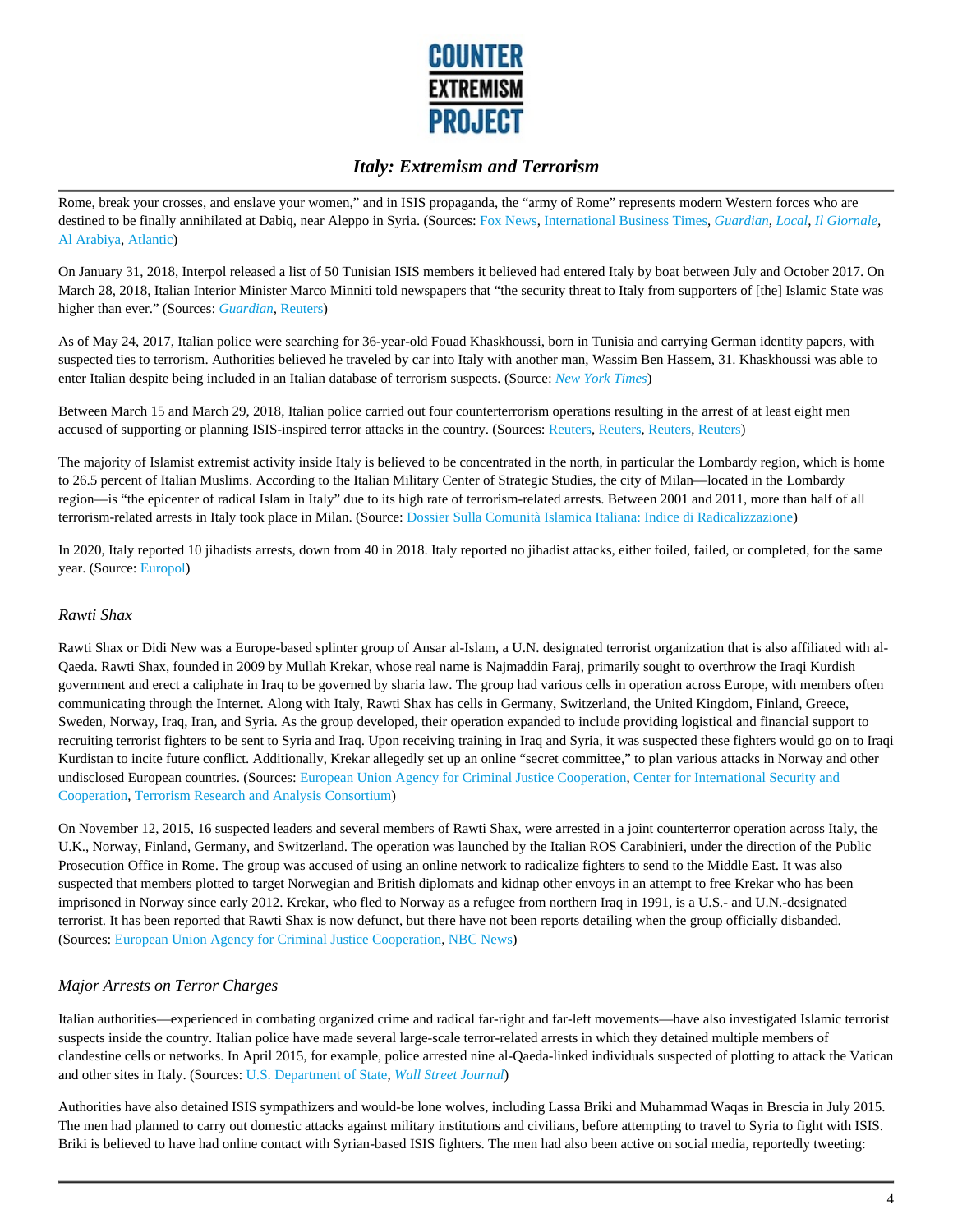

"We are already in Rome…it won't be long, our knives are sharpened and ready for the slaughter." Also in July 2015, Italian and Albanian authorities jointly arrested five people—three Italians and two Albanians—on charges including planning to travel abroad to commit acts of terrorism. Among the arrested were family members of Maria Giulia Sergio, an Italian national and convert to Islam who traveled to Syria in September 2014 to join ISIS. Maria Giulia Sergio had reportedly convinced her family members to join her in Syria. (Sources: U.S. Department of State, *Wall Street Journal*, *La Repubblica*, Huffington Post, International Business Times, *Il Sole*, *Wall Street Journal*)

On November 12, 2015, suspected leaders and several members of Rawti Shax, an Iraqi Kurdish extremist group seeking to overthrow the Iraqi government, were arrested in a joint counterterror operation across Italy, the U.K., Norway, Finland, Germany, and Switzerland. The operation was launched by the Italian ROS Carabinieri, under the direction of the Public Prosecution Office in Rome. The group was accused of using an online network to radicalize fighters to send to the Middle East. It was also suspected that members plotted to target Norwegian and British diplomats and kidnap other envoys in an attempt to free the group's founder Mullah Krekar, who has been imprisoned in Norway since early 2012. The Europewide sweep raided over 26 properties with officials seizing electronic devices and documents. Some of the suspects were not located as it was suspected that they had already traveled to the Middle East. (Sources: European Union Agency for Criminal Justice Cooperation, NBC News)

On March 26, 2020, Krekar was extradited to Italy from Norway. Norway's government approved the extradition of the fundamentalist Islamic preacher on February 12, 2020. On July 18, 2019, an Italian court sentenced Krekar to 12 years in prison for leading the now defunct Rawti Shax network. The extremist Kurdish movement allegedly had links to ISIS and intended to carry out attacks in Western countries. (Sources: Euro News, BBC News, The Local, Yahoo News, Center for International Security and Cooperation)

On April 17, 2019, Italian police arrested two men—one Italian and one Moroccan—who intended to carry out terrorist attacks in the name of ISIS. Police were alerted to the two men after they posted images and videos of ISIS across social media. The suspects also downloaded instructions on how to carry out bombings and suicide attacks. (Source: The Local)

On November 28, 2018, Italian police arrested Amin Alhaj Ahmad, a 38-year-old Lebanese man who was allegedly planning to poison the water supply of the Italian island of Sardinia. Italian authorities had been monitoring Ahmad since September 2018, when his cousin—who was detained in Lebanon after attempting to poison a water tank used by the Lebanese army—revealed information about Ahmad's plans during an interrogation. A warrant for Ahmad's arrest was issued after investigators discovered that Ahmad had researched and attempted to purchase ricin and anthrax on his smartphone. Police have reported that there is no evidence to suggest that Ahmad had successfully obtained the poison. However, Federico Cafiero De Raho, Italy's chief anti-terrorism prosecutor, stated "he must have been close to doing something," after noting that Ahmad had withdrawn all the money from his bank accounts. Ahmad, who is believed to be linked to ISIS, was arrested outside of his house in the Sardinian town of Macomer, where he lived with his wife and three children. (Sources: *Jerusalem Post*, *Independent*)

On March 30, 2017, Venetian police arrested three suspected ISIS supporters in early morning raids. The men—Italian residents from Kosovo—had reportedly planned to blow up the city's Rialto Bridge. At least one of the suspects is believed to have returned to Italy from Syria in 2016. The suspects reportedly underwent physical training within Italy and watched ISIS videos instructing lone wolves to carry out knife attacks. During a telephone conversation that was wire-tapped by Italian police, the men celebrated the March 22, 2017 car-ramming- and stabbing-attack in London perpetrated by Khalid Masood. The men had also expressed eagerness to die for jihad with one stating in another wire-tapped conversation: "I can't wait to take an oath to Allah. If they let me take the oath, I'm ready to die." (Sources: BBC News, *Telegraph*)

On December 19, 2016, a Milan court convicted in absentia Maria Giulia "Fatima" Sergio, an Italian who left for Syria to join ISIS in 2014, and sentenced her to nine years in prison for international terrorism. The court also sentenced a Canadian, Bushra Haik, who grew up in Bologna, to nine years in prison for recruiting and indoctrinating Sergio. The convictions were among the first in Italy under a 2015 counterterrorism law regarding foreign terrorist fighters in a combat zone abroad. (Source: U.S. Department of State)

On August 13, 2016, Italy expelled Hosni Hachemi Ben Hassen, a Tunisian imam of the Andria mosque, who was arrested in April 2013 on suspicion of belonging to an Islamic extremist cell. The expulsion occurred after an Italian court cleared Hassen of involvement in international terrorism, while upholding a conviction on hate crime charges for which Hassen had been sentenced to five years and three months in prison. Hassen had been accused, by Italian authorities of collecting bomb-making instructions, training in the use of firearms, and trying to recruit and indoctrinate foreign fighters to travel abroad between 2008 and 2010. (Sources: U.S. Department of State, Politico)

In April 2016, police in northern Italy arrested four suspected ISIS sympathizers in what authorities called a "vast counterterrorism operation." The suspects were allegedly plotting to carry out terrorist attacks against the Vatican and the Israeli embassy in Rome, and were believed to have received direct orders from Syria- or Iraq-based ISIS operatives via the messaging service WhatsApp. The following month, police arrested three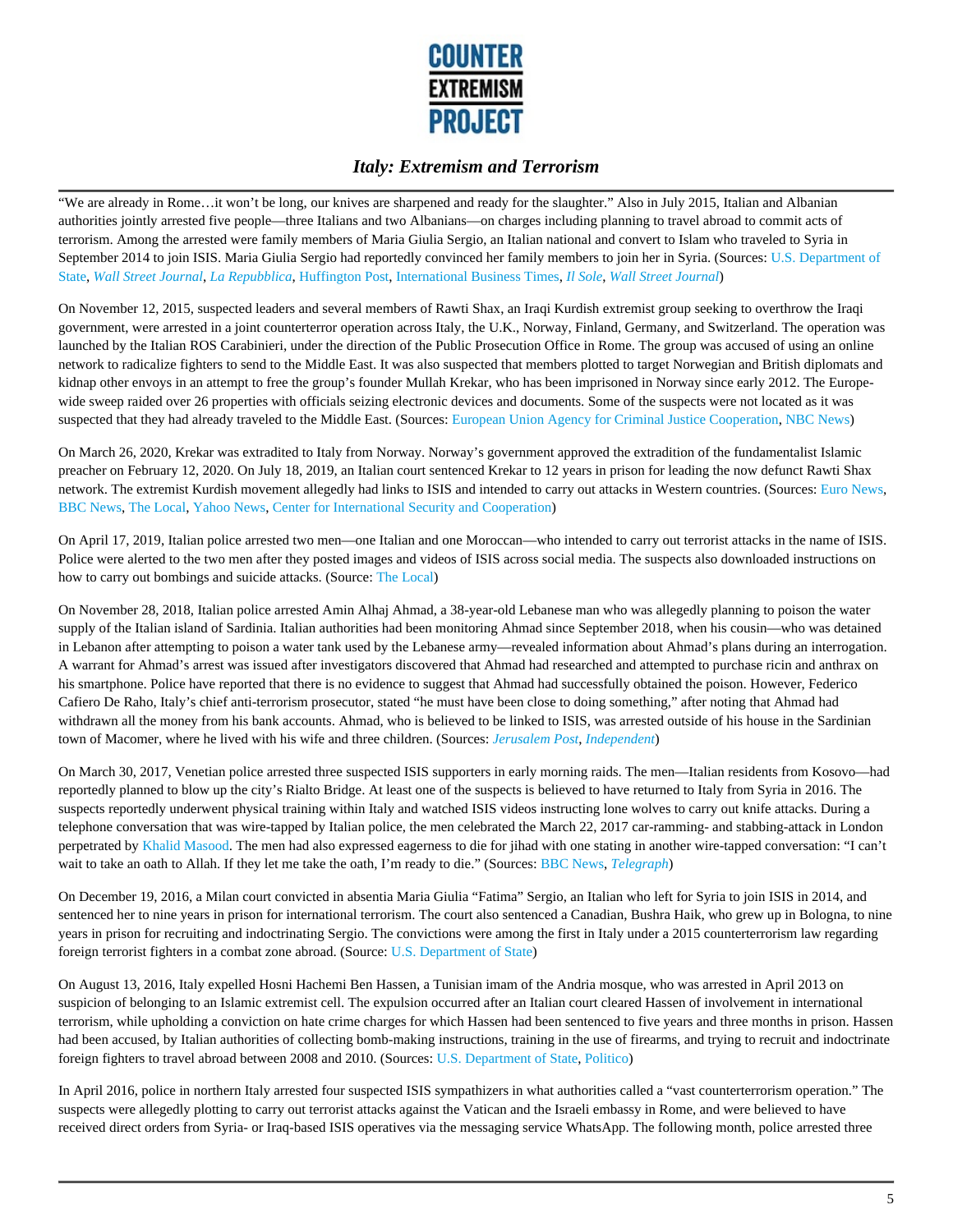

members of a Puglia-based ISIS-linked terror cell who had allegedly been plotting to carry out attacks in Rome and London. (Sources: *Deutsche Welle*, Newsweek, *La Repubblica*, Reuters)

#### *Italian Mosques and Places of Worship*

There are only eight official, registered mosques in Italy, forcing the vast majority of Italian Muslims to worship at makeshift, unregistered mosques or Islamic centers. By 2011, Italian authorities had identified more than 100 unregistered mosques that authorities described as propagating "radical ideas." According to authorities, 11 of those mosques had been directly or indirectly involved in terror activity. In 2007, for example, authorities discovered that the imam at the Ponte Felcino mosque in Perugia had schooled children and adolescents in various forms of combat, including how to use different types of weaponry. (Sources: *La Repubblica*, Dossier Sulla Comunità Islamica Italiana: Indice di Radicalizzazione, *Indepdent*)

In late 2015, Italian Interior Minister Angelino Alfano announced that the government would work to "close the clandestine and unregulated spots, not to hamper [Islam], but so that it [would] be practiced in a more orderly manner." The announcement came one week after Alfano said that "garage mosques" are "where the inspiration to fundamentalism is born." (Source: Daily Beast)

#### *Domestic Islamic Extremist Groups and the Muslim Brotherhood*

Several Islamic extremist groups are believed to operate within Italy. Among these are the Union of Islamic Organizations and Communities (UCOII), the Islamic Alliance of Italy, and Sharia4Italy.

On June 2, 2020, Italy ratified an agreement with Qatar that will allow the country to fund organizations and build mosques throughout Italy. Rome has raised concerns that Qatar's increasing influence will empower its ally, the Muslim Brotherhood, to also expand its operations throughout Italy. Most of Qatar's funding has been directed towards the UCOII, which is suspected as acting as an umbrella for Muslim Brotherhood-affiliated mosques in the country. Members of Italy's parliament have expressed concerns that Qatar will disseminate Islamic fundamentalist propaganda, and that the Muslim Brotherhood would sponsor organizations and programs that would possibly lead to radicalization and terrorism among Italy's population. (Source: The National)

The Islamic Alliance of Italy is one of 165 associations that make up the UCOII.

The UCOII is the largest Islamic organization in Italy. It is a member of the Federation of Islamic Organizations in Europe (FIOE), an umbrella group reportedly convening Muslim Brotherhood-tied organizations throughout Europe. Founded in 1990, the UCOII exercises a near monopoly over Italian mosques. Its members have endorsed suicide bombings and expressed anti-Semitic and homophobic sentiments. Founding UCOII member Roberto Hamza Piccardo downplayed the act of beheading, saying that "In war, everyone uses the means that they have." Piccardo also answered "it depends," when asked if suicide bombings are a legitimate form of resistance. (Sources: *The New Muslim Brotherhood in the West*, Hudson Institute, Middle East Forum, MB Daily Watch, Panorama)

The Islamic Alliance of Italy is one of 165 associations that make up the UCOII. It was officially designated as a terrorist organization by the United Arab Emirates in November 2014. According to former Italian Minister of Community Policy Andrea Rochi, the Islamic Alliance of Italy "[holds] ambiguous positions on terrorism at the national and local level." (Sources: Gatestone Institute, Il Tempo)

Sharia4Italy is the self-styled Italian chapter of the global Sharia4 network, a radical Salafist network that aims to implement sharia in the countries in which it operates. Sharia4Italy's founder, Italian citizen and U.S.-designated terrorist Anas El Abboubi, previously operated a blog called "Sharia4Italy" on which he propagated extremist ideology and called for an Islamic caliphate in Italy. In addition, according to Italian police, Abboubi allegedly plotted to carry out a domestic attack and had utilized Google Maps to search for potential targets. He was arrested in June 2013, but was released after two weeks and ultimately traveled to Syria to fight alongside ISIS in September 2013. It is unclear whether Sharia4Italy has evolved beyond Abboubi's activities into an organization as prominent as Sharia4Belgium, the Belgian Sharia4 chapter whose members have allegedly radicalized, recruited, and facilitated the travel of a number of Belgian foreign fighters to Syria. (Sources: *Corriere Della Sella*, *Il Fatto Quotidiano*, U.S. Department of State, Sharia4Italy)

### *Foreign Fighters*

By August 2016, there were approximately 100 individuals "linked to Italy" who had traveled to fight alongside extremist groups in Syria and Iraq, according to estimates by the International Centre for Counterterrorism in The Hague. Only a minority of these 100 are believed to hold Italian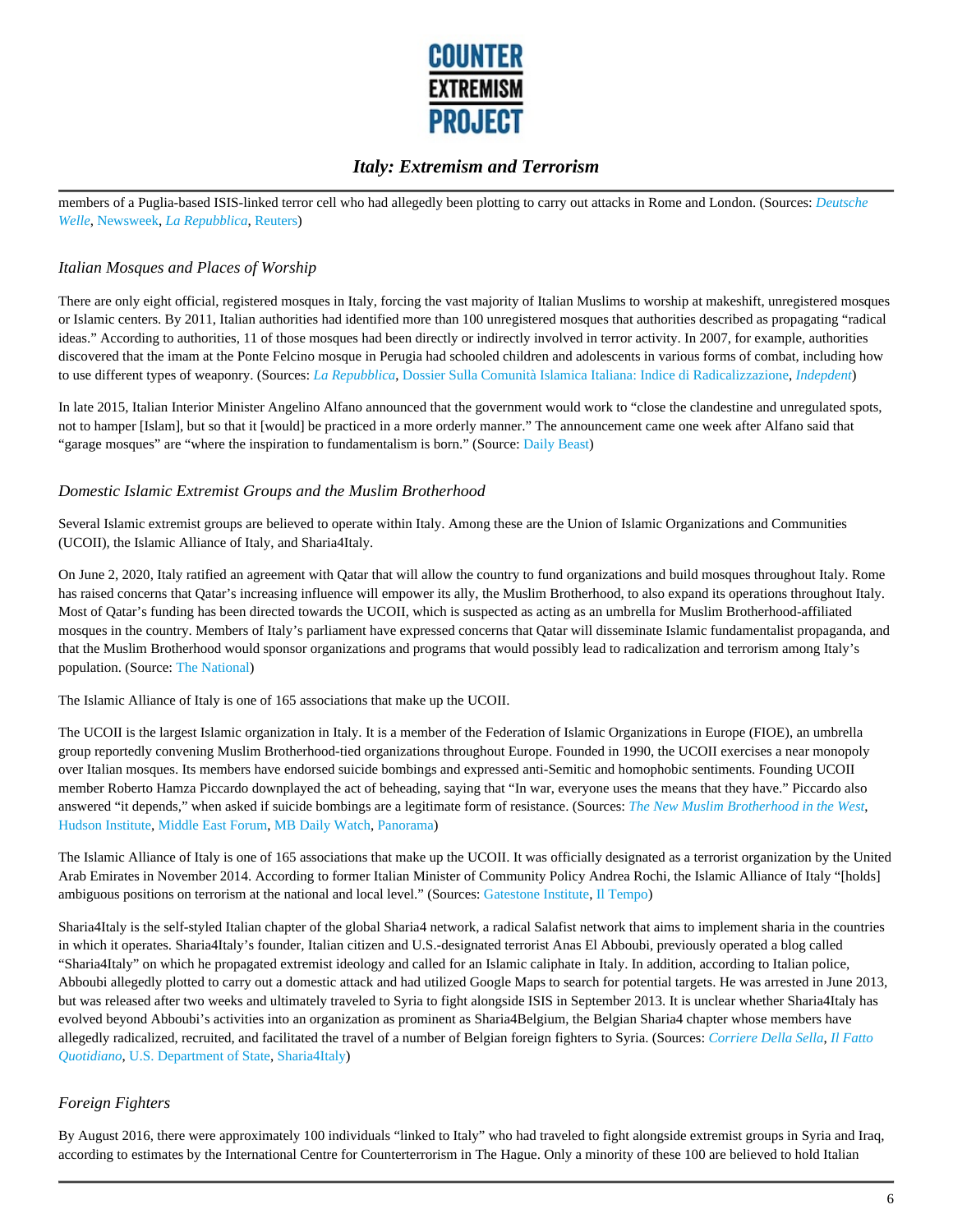

#### passports. (Source: ICCT)

One of the most well-known examples of an Italian foreign fighter is that of Giuliano Ibrahim Delnevo, an Italian citizen and convert to Islam. He traveled to Syria in 2012 and died there in June 2013 while fighting alongside a Chechen-led brigade with ties to ISIS. Another well-known Italian foreign fighter, convert to Islam Maria Giulia Sergio, left Italy in September 2014 and traveled to Syria to join ISIS. Sergio then reportedly persuaded her father, mother, and sister to convert to Islam, convincing them to join her in Syria. Police arrested her family members in July 2015 before they were able to travel to ISIS-controlled territory. (Sources: Combating Terrorism Center, *Independent*, *Corriere Della Sera*)

### **Major Extremist and Terrorist Incidents**

The Global Terrorism Database (GTD) has over 900 incidents of terrorism in Italy documented between 1970 and 2017, the majority of which took place before 1980 and were perpetrated by far-right, far-left, and nationalist Palestinian organizations. More recently, Italy has seen a rise in Islamic extremism. Though the country has not experienced an attack similar in scale to those in France and Belgium, in March 2018, Italian Interior Minister Marco Minniti told newspapers that "the security threat to Italy from supporters of [the] Islamic State was higher than ever." (Sources: Global Terrorism Database, L'Occidentale, Reuters)

According to Italy's Interior Ministry, between March 2016 and March 2017, counterterrorism authorities stopped and questioned 160,593 persons, including 34,000 at airports, and arrested 550 suspected terrorists, 38 of whom have been sentenced on terrorism charges. (Source: *Guardian*)

#### *July 2015 ISIS-Linked Kidnappings in Libya*

On July 19, 2015, four Italian construction workers—Gino Pollicardo, Filippo Calcagno, Fausto Piano, and Salvatore Failla—were abducted in Sebrata, Libya. Then-Foreign Minister Paolo Gentiloni told the media that it was difficult to determine which group had carried out the kidnapping, while Ahmed Safar, the Libyan ambassador to Italy, said that he suspected "criminal motivations" were behind the attack. It was later revealed that the men were being held by ISIS operatives in Libya. In March 2016, Italian authorities reported that two of the men—Fausto Piano and Salvatore Failla—had been released, while the two other men had been killed. According to a Libyan military official, Piano and Failla had escaped by breaking down the door of the house where they were being held before finding refuge with neighbors. Alternatively, some Italian media alleged that a ransom had been paid for the men's release. Both Piano and Failla subsequently returned to Italy. (Sources: *Chicago Tribune*, BBC News, *Il Sole*, *New York Times*)

#### *July 2014 Nusra Front Kidnappings in Syria*

In July 2014, the Nusra Front kidnapped two Italian citizens—Vanessa Marzullo, 20, and Greta Ramelli, 21—in Aleppo, Syria. That December, the women—dressed in black hijabs—appeared in a 23-second video on YouTube in which Ramelli warned that they were in "big danger." The pair was freed in January 2015 after Italy allegedly paid a ransom to secure their release. (Sources: *Corriere della Sera*, *Guardian*, *Telegraph*)

#### *Neo-Fascists' 2014 Anti-Immigrant Plot*

In December 2014, Italian police uncovered a neo-fascist plot to attack immigrants and left-leaning politicians. The plot was hatched by members of an Italian far-right movement called Avanguardia Ordinovista ("Vanguard Order"), reportedly inspired by the ideology of Ordine Nuevo ("New Order")—an Italian far-right group that carried out acts of terrorism throughout the 1970s and 1980s. According to Italian authorities, the Avanguardia Ordinovista plotters stockpiled arms, organized over social media, and identified potential targets, including immigrants, magistrates, the Equitalia tax collection agency, and the Italian railway system. The individuals were charged with attempted terrorism, attempted subversion of democracy, and instigating racial violence. (Sources: Associated Press, Huffington Post, *Corriere Della Sera*)

- **October 13, 2021:** A resident in the Marche region town of Jesi discovers a Molotov cocktail outside the local office of Italy's main trade union, the Italian General Confederation of Labour (CGIL). The incendiary device causes a small fire next to the office's gate but does not explode. The CGIL headquarters in Rome had been ransacked by a mob led by Forza Nuova during the October 9 protests against Italy's COVID-19 "green pass" requirement. Sources: Deutsche Welle, Agenzia Nazionale Stampa Associata
- **October 9, 2021 October 11, 2021:** On October 9, protests in Rome against Italy's COVID-19 "green pass" requirement—which requires all workers to show proof of vaccinations—turn violent.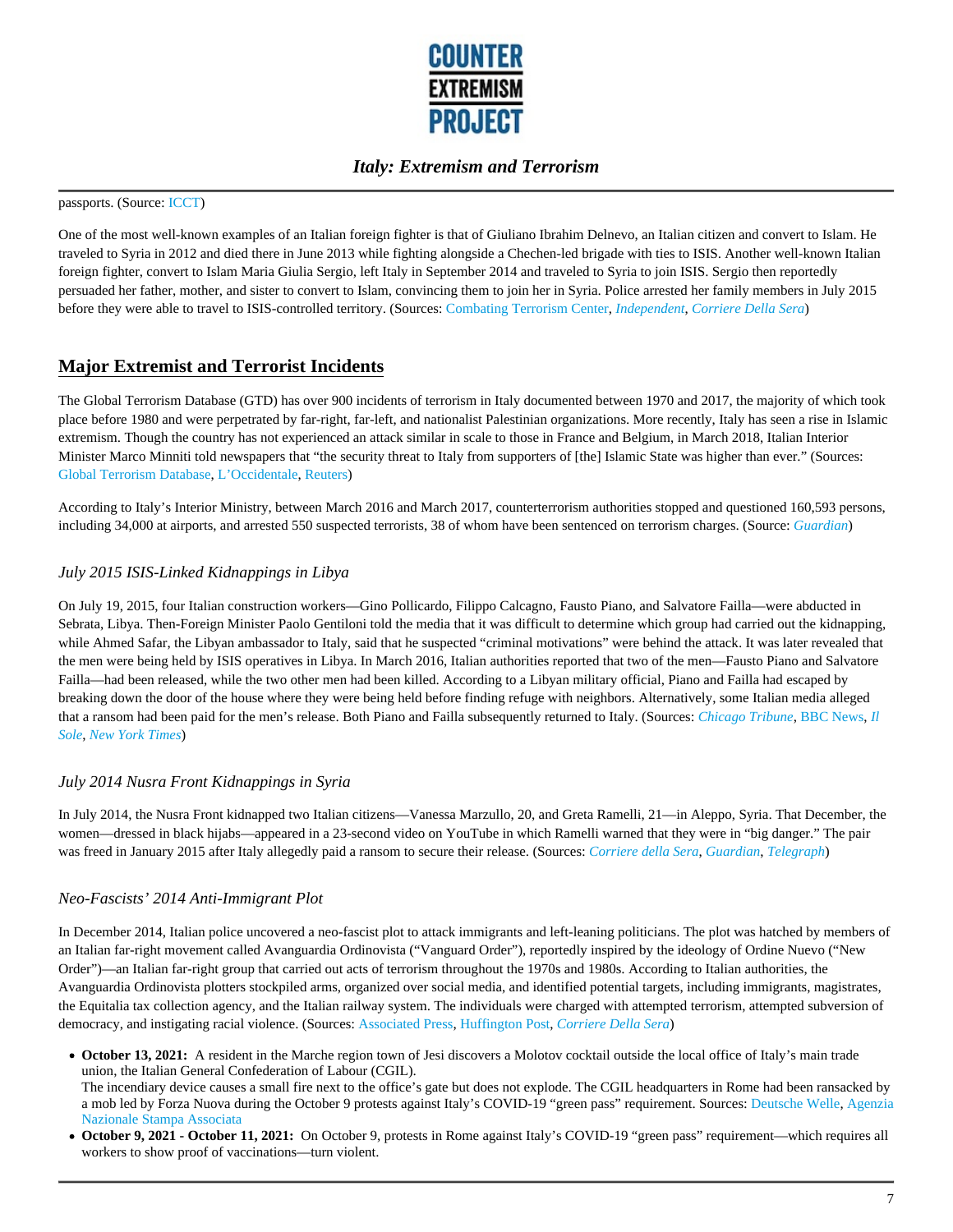

According to media sources, approximately 10,000 people take to the streets with groups attempting to break barricades and cross police lines as well as violently storm several buildings. The riots leave at least two health workers and 38 police officers wounded. Police arrest 12 people in connection with the violent protests, including two leaders of far-right group Forza Nuova, Roberto Fiore and Giuliano Castellino. On October 11, members of Italy's ruling coalition in parliament put forth a motion calling on Prime Minister Mario Draghi's administration to dissolve Forza Nuova and all neo-fascist political movements. Forza Nuova's website is also forced offline by a court order following claims that the group used the site to encourage criminal activity and incite violence. Sources: Deutsche Welle, Vice, Reuters, Euronews, Agenzia Nazionale Stampa Associata

- July 1, 2020: Authorities in Italy confiscate the largest-ever shipment of amphetamines, which they believe to have been manufactured by ISIS. According to police, more than 84 million tablets valued at one billion euros were seized in the port of Salerno. ISIS has a history of manufacturing the drug to fund its operations as well as administering it among its fighters to enhance their combat abilities. Given the large size of the shipment, investigators believe that the drugs were brought in for a network of criminal groups. Source: Organized Crime and Corruption Reporting Project
- May 8, 2020: Silvia Romano, an Italian aid worker, is released after being held hostage by al-Shabab militants for over 18 months. Romano was kidnapped in November 2018 in Chakama, Kenya and was transported around Somalia during that time. While in captivity, Romano converted to Islam, which has led to a barrage of criticism from Italian citizens on social media. It is uncertain if the Italian government paid ransom—reportedly worth millions of euros—to the al-Qaeda linked group to secure Romano's release. Sources: The National, *New York Times*
- **March 26, 2020:** Mullah Krekar, a Muslim cleric and the founder of Ansar al-Islam, is extradited to Italy from Norway. In July of 2019, Mullah Krekar, whose real name is Najmaddin Faraj, was convicted by an Italian court of leading the now defunct jihadist group, Rawti Shax network which allegedly had links to ISIS and intended to carry out attacks in Western countries. Mullah Krekar is a U.S. and U.N.-designated terrorist. Sources: Euronews, BBC News
- **September 30, 2019:** Al-Shabab militants detonate two explosives targeting armored vehicles in an Italian convoy in Mogadishu. No casualties or injuries are reported in the attack. Source: *Telegraph*
- **September 17, 2019:** A man wielding a pair of scissors stabs an Italian soldier in the neck in front of Milan's central train station. The soldier is wounded in the attack with non-life-threatening injuries. The attacker shouts "Allahu Akbar," before fleeing the scene and is immediately apprehended by paramilitary Carabinieri police officers. Source: *New York Post*
- **April 17, 2019:** Italian police arrest two men—one Italian and one Moroccan—who intended to carry out terrorist attacks in the name of ISIS. Police were alerted to the two men after they posted images and videos of ISIS across social media. The suspects also downloaded instructions on how to carry out bombings and suicide attacks. Source: The Local
- **March 21, 2019:** An Italian driver hijacks a school bus filled with children and sets it on fire near Milan. None of the children suffer major injuries. The driver, Ouseeynou Sy, is an Italian citizen originally from Senegal, and claimed to carry out the attack in retaliation to Italy's immigration policy and the deaths of migrants in the Mediterranean. Sy faces charges of kidnapping, attempted mass murder, causing a fire, and resisting arrest. Interior ministry officials have suggested annulling Sy's Italian citizenship. Source: BBC News
- **November 28, 2018:** Italian police arrest 38-year-old Lebanese national Amin Alhaj Ahmad after finding evidence to suggest he was planning to poison the water supply of Sardinia. Sources: *Jerusalem Post*, *Independent*
- May 18, 2017: Ismail Hosni, 20, stabs a policeman and two army officers at Milan's main train station after he was asked to show identification.

Hosni is a Tunisian national born in Milan. Police have Facebook close his account on its platform, after discovering it contained videos praising ISIS. Source: Reuters

- **March 30, 2017:** Italian police disrupt a cell of suspected ISIS supporters in Venice planning to blow up that city's famous Rialto Bridge. Authorities arrest three suspects—all Kosovar men with Italian residence permits. The men had reportedly expressed a desire to die for jihad, and had celebrated a recent terror attack in London. Sources: BBC News, *Telegraph*
- **December 23, 2016:** Italian police in Milan shoot dead Anis Amri, the ISIS sympathizer who drove a truck through a Christmas market in Berlin four days prior, killing 12 people and wounding 48 others.
- Amri had reportedly traveled by train to Italy from Germany via France. Sources: CNN, U.S. Department of State **July 2, 2016:** Nine Italian citizens are killed at a cafe in Dhaka, Bangladesh, when ISIS militants storm the restaurant. Source: Ministro degli Affari Esteri e della Cooperazione Internazionale
- May 10, 2016: Italian police arrest three members of a Puglia-based ISIS-linked terror cell who had allegedly been plotting to carry out attacks in Rome and London.
- Source: Reuters **April 26, 2016:** Italian police in the country's Lombardy region arrest four Italians of Moroccan descent who had allegedly plotted to attack the Vatican and the Israeli embassy in Rome.

According to authorities, the suspects had received direct orders from ISIS militants—via the messaging service WhatsApp—to carry out attacks within Italy. The suspects had also reportedly planned to travel to Syria to join ISIS. Sources: *La Repubblica*, Deutsche Welle, Newsweek

**November 12, 2015:** Sixteen suspected leaders and several members of Rawti Shax, are arrested in a joint counterterror operation across Italy, the U.K., Norway, Finland, Germany, and Switzerland.

The operation was launched by the Italian ROS Carabinieri, under the direction of the Public Prosecution Office in Rome. The group was accused of using an online network to radicalize fighters to send to the Middle East. It was also suspected that members plotted to target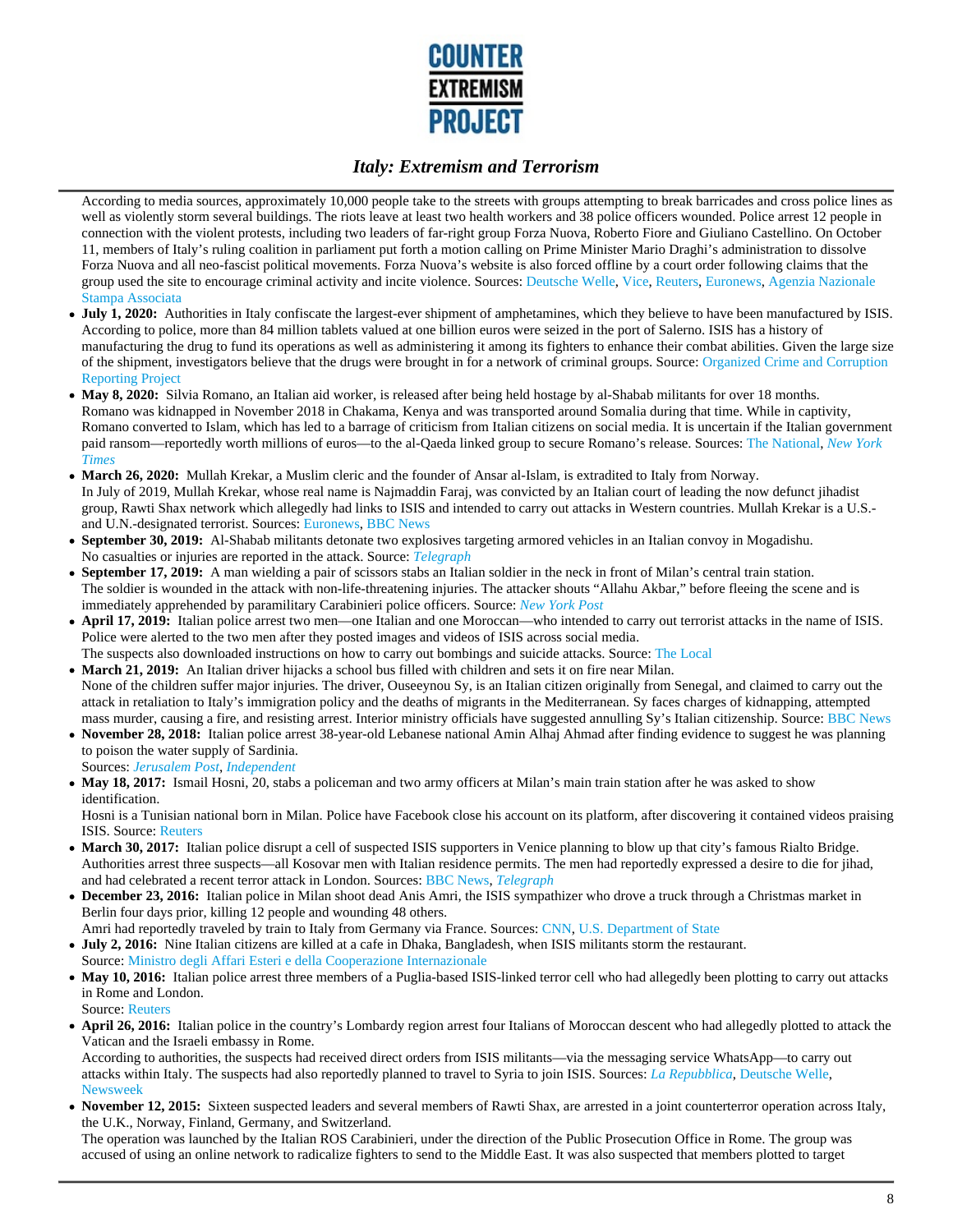

Norwegian and British diplomats and kidnap other envoys in an attempt to free the group's leader Mullah Krekar who has been imprisoned in Norway since early 2012. Sources: European Union Agency for Criminal Justice Cooperation, NBC News

- **July 22, 2015:** Authorities in Brescia detain ISIS sympathizers Lassa Briki and Muhammad Waqas. The men had planned to carry out domestic attacks against military institutions and civilians, and eventually travel to Syria to join ISIS. Bikri is believed to have had online contact with Syrian-based ISIS operatives. Sources: *La Repubblica*, Huffington Post
- **July 19, 2015:** Four Italian construction workers are abducted in Sebrata, Libya, and held hostage by ISIS operatives. Two of the men are released in March 2016, while the other two are reported to have been killed. Sources: *Chicago Tribune*, BBC News, *Il Sole*, *New York Times*
- **July 1, 2015:** Italian and Albanian authorities jointly arrest five people—three Italians and two Albanians—on charges including planning to travel abroad to commit acts of terrorism.

Among the arrested are family members of Maria Giulia Sergio, an Italian national and convert to Islam who traveled to Syria in September 2014 to join ISIS. Maria Giulia Sergio had reportedly convinced her family members to join her in Syria. Sources: *Il Sole*, *Wall Street Journal*

**April 24, 2015:** Italian police arrest nine individuals across six cities with suspected ties to al-Qaeda on charges of "assisting in clandestine immigration" and "acts of terrorism."

The suspects are reportedly tied to the October 2009 Peshawar bombing in Pakistan. Source: *La Repubblilica*

- **December 22, 2015:** Italian authorities arrest members of the neo-fascist group Avanguardia Ordinovista. The suspects had allegedly stockpiled weapons and plotted to attack immigrants and members of the left-leaning political class. Sources: Associated Press, Huffington Post
- Italian citizens Vanessa Marzullo, 20, and Greta Ramelli, 21, are kidnapped and taken hostage by the Nusra Front while working on humanitarian projects in Aleppo, Syria. The women are freed in January 2015 after the Italian government allegedly pays the Nusra Front to secure their release. Sources: *Guardian*,
- *Telegraph* **April 30, 2013:** Police in Puglia arrest four Tunisian men accused of planning terrorist attacks in Italy, the United States, and Israel. Investigators say the men recruited among illegal immigrants and sent those individuals to jihadist training camps in Afghanistan, Chechnya, Iraq, and Yemen. According to a police statement, the small cell was characterized by "fierce anti-Semitism and anti-Western sentiment." Source: Reuters
- **May 19, 2012:** Italian citizen Giovanni Vantaggiato detonates a bomb at the Morvillo Falcone high school in Brindisi, killing one student and injuring five others.

Vantaggiato, a married father of two, is subsequently prosecuted and sentenced to life in prison. He has not offered a motive. Source: *New York Times*

Libyan national and long-time resident of Milan Mohammed Game detonates an explosive device outside of a military base in the Lombardy region of Italy.

Investigators later discover that two Milan-based North African men had assisted Game in the planning of this attack, but that Game acted alone and was radicalized online. Source: Combating Terrorism Center

- **March 28, 2004:** A Moroccan man dies while detonating a car bomb outside of a McDonalds in Brescia.
- Sources: Global Terrorism Database, Combating Terrorism Center
- Italian authorities arrest Domenico Quaranta, an Italian citizen who converted to Islam in prison. Quaranta had detonated rudimentary explosive devices in Milan and Agrigento over the span of seven months in 2001. Source: Combating Terrorism Center
- Jihadists begin using Italy as a transit point en route to conflicts in the Balkans and North Africa. Source: Jamestown Foundation
- **December 27, 1985:** Four gunmen belonging to the Palestinian Abu Nidal Organization attack the ticket counters of American and Israeli airlines at Leonardo da Vinci-Fiumicino Airport.
- The attackers kill 13 people and wound nearly 75 others. Source: U.S. Department of State
- **August 2, 1980:** Suspected far-right extremists bomb a crowded waiting area at the Central Station in Bologna, killing 85 people and wounding over 200 others.

The government holds the neo-fascist group Armed Revolutionary Nuclei ("Nuclei Armati Rivoluzionari") responsible. Sources: BBC News, I-**Italy** 

- Members of the Red Brigades kidnap former Italian Prime Minister Aldo Moro. They murder him 55 days later after the government refuses to capitulate to demands to release Red Brigades prisoners. Sources: *An Analysis of Left and Right Wing Terrorism in Italy*, *Guardian*
- **November 16, 1977:** Members of the Red Brigades shoot deputy editor of La Stampa newspaper, Carlo Casalegno, on a street in Turin. Casalegno dies from his wounds later that month.
- Sources: *La Stampa*, Mapping Militant Organizations **August 4, 1974:** Members of the far-right group Black Order detonate a bomb on an Italicus train traveling from Rome to Munich, killing 12 people and wounding 48 others. Source: *La Repubblica*
- May 28, 1974: Members of the far-right group New Order detonate a bomb in a trash bin at an anti-fascist rally in the northern city of Brescia, killing eight people and injuring over 100.

The Italian government later hands life sentences to two New Order members for the bombing. Sources: *La Repubblica*, BBC News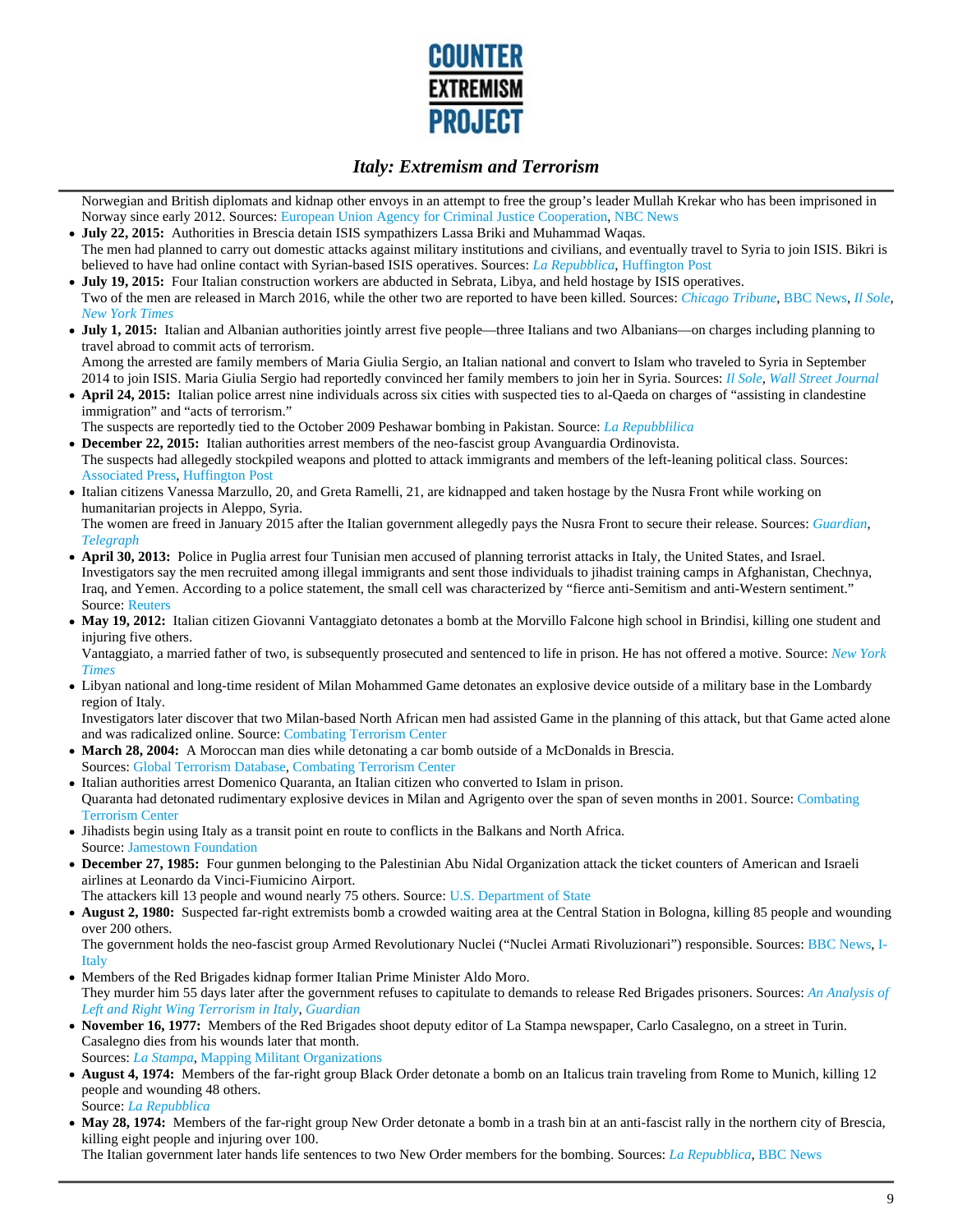

**April 18, 1974:** Members of the Red Brigades kidnap Genoa Assistant State Attorney Mario Sossi in what they call an attack "on the heart of the state."

The group frees Sossi on May 23 in exchange for a court order to release eight Red Brigades prisoners. The court order is never upheld. Source: Mapping Militant Organizations

**December 17, 1973:** Gunmen belonging to the nationalist Palestinian group Black September enter the Leonardo Da Vinci-Fiumicino airport in Rome, killing two people.

The militants then attack Pan American flight 110 on the runway, throwing phosphorus hand grenades through the front and rear doors of the aircraft. Twenty-nine passengers are killed. The militants then take five Italian hostages into a Lufthansa airliner, force the pilot to fly to Athens, and demand the release of two Arab terrorists. The plane lands in Kuwait, where the terrorists release the hostages before being taken into custody. Sources: BBC News, Global Terrorism Database

**December 12, 1969:** Suspected members of the far-right group New Order bomb the National Agrarian Bank in Milan, killing 17 people and wounding more than 100 others.

Sources: BBC News, *Italian Neofacism*, Anna Cento Bull

**- :** In a period known as the Years of Lead, far-right and far-left Italian extremist groups carry out acts of terrorism throughout the country. Nationalist Palestinian groups also carry out attacks within Italy. Sources: BBC News, ADST

## **Domestic Counter-Extremism**

#### *March 2018 Counterterrorism Operations*

Between March 15 and March 29, 2018, Italian police carried out four counterterrorism operations resulting in the arrest of at least eight men. Acting on a tip from the FBI, Italian police arrested Latvian-born Italian citizen Denis Illarionovs on March 15. Illarionovs was found in possesion of partially constructed pipe bombs, which he had intended to use to target a kindergarten. Authorities also discovered that Illarionovs had praised a number of terrorists on social media, including Sayfullo Saipov, who killed eight people in an October 2017 New York City truck attack. (Sources: Reuters, CNN)

On March 27, police arrested Abdel Rahman, a 59-year old Egyptian-born Italian who ran an Islamic center in the town of Foggia. Rahman is accused of using his position to indoctrinate youth on behalf of the Islamic State and was recorded telling local children to "fight the unbelievers, with your swords cut off their heads, with your explosive belts blow up their bodies." (Source: Reuters)

On March 28, police arrested Elmhadi Halili and an undisclosed number of accomplices who were accused of planning a truck attack on behalf of the Islamic State. Halili, a Moroccon-born Italian man, was previously arrested on 2015 for running a website in support of the Islamic State but was only handed a suspended two-year sentence. (Source: Reuters)

On March 29, Italian police arrested five Tunisians connected to the Berlin truck attacker Anis Amri, who plowed a truck into a crowd of people at a Christmas market, killing 12 people. While the men appeared to have no direct link to the December 2016 attack, they were discovered through Amri's telephone records. Police believe Amri may have been arranging to obtain false documents from the men prior to his death in Milan. Four of the men have been charged with conspiring to aid illegal immigration while the fifth man is accused of plotting terror attacks. (Source: Reuters)

#### *Legislation*

The Italian government established the Study Commission on Radicalization and Jihadi Extremism in September 2016, with the objective of recommending preventative measures in 2017. On January 5, 2017, the Commission reported to Italian Premier Paolo Gentiloni that, while Italy has been spared the extremist attacks suffered elsewhere in Europe, it must not consider itself immune and must develop strategies to prevent radicalization. (Sources: U.S. Department of State, Oasis Center, Associated Press)

The Italian government introduced its first counterterrorism legislative package on October 18, 2001, approximately five weeks after the September 11, 2001 attacks. The legislation, dubbed Decree Law 374, codified the crime of conspiracy to commit an act of international terrorism. It also permitted authorities to use wiretaps and to prosecute any individual promoting, creating, organizing, or financing terrorism. The Italian government also passed Law 438, which permitted authorities to surveil and intercept communication of terrorist suspects. (Sources: Legislationonline.org, *Counterterrorism Strategies*, Farnesina)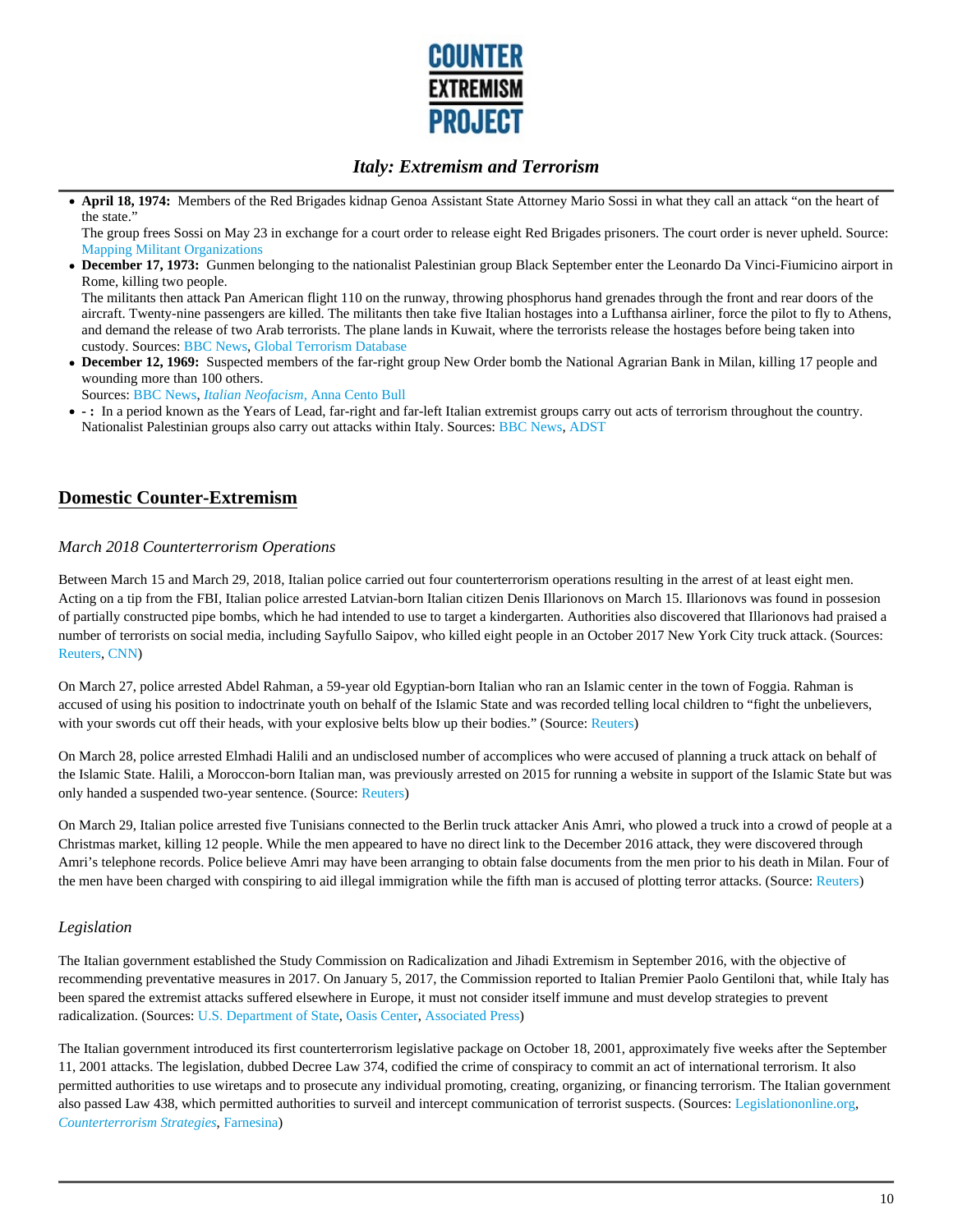

The Italian government passed additional counterterrorism legislation in 2005, known as Decree Law 155. The provision defined terrorism as acts that "cause serious harm to a country or international organization," and are carried out in order to "intimidate people, coerce public authorities," or "destabilize or destroy the fundamental political, constitutional, economic and social structures of a country." The law also amended the criminal code by adding examples of what would be considered a punishable terrorist offense. Notably, the law punishes anyone who "trains [others] to prepare or use explosive materials, firearms…hazardous chemical or bacteriological substances…for the purposes of terrorism." The law also facilitates the detention of suspects and expedites the process for deporting non-citizens who demonstrate extremist sentiments. (Sources: Council of Europe, U.S. Department of State, U.S. Department of State)

In February 2015, the Italian government passed new legislation—known as Decree Law 7—with regard to United Nations Security Council Resolution 2178 to disrupt the flow of foreign fighters. Decree Law 7 imposes punishment on lone wolf terrorists and foreign fighters—making it illegal to partake in a conflict in a foreign territory in support of a terrorist organization. Authorities are also now authorized to temporarily withdraw terrorist suspects' passports. In addition, the law permits the Ministry of the Interior to maintain a list of websites that are utilized for terrorist recruiting activities, and gives authorities permission to instruct Internet service providers to block access to such websites. In March 2017, in advance of a meeting of 40 European heads of state in Rome to mark 60 years since the signing of the Treaty of Rome, Italian authorities set up a special task force to monitor "suspicious" online profiles and to intercept and decode messages referring to terrorist activity. Until the meeting's adjournment, Italian police and police in other EU member states monitored and shared any suspicious content they found. (Sources: Normattiva, Library of Congress, U.S. Department of State, Express)

### *Government Agencies*

The Ministries of the Interior, Treasury, Foreign Affairs, and Justice coordinate with the police in overseeing counterterrorism activity throughout Italy. In addition, the Italian Carabinieri—Italy's national gendarmerie—operates its own counterterrorism force, known as the Special Intervention Group. The Italian law enforcement agency *Guardia di Finanza* ("Guard of Finance") also operates a counterterrorism unit that oversees airport and seaport security and works to counter the illegal trafficking of drugs, weapons, contraband, and illegal immigration. (Sources: Council of Europe, Committee on the Judiciary United States Senate, European Parliament, Guardia di Finanza)

In addition, the Ministry of the Interior has the authority to swiftly expel non-citizens for "seriously disrupting public order, endangering national security, or religious discrimination," even if insufficient evidence exists to prosecute the individual. According to the U.S. Department of State, the Ministry used that authority to deport more than 60 individuals in 2016 and 100 individuals in 2017. (Sources: U.S. Department of State, U.S. Department of State)

#### *Government Programs*

Italy's Ministry of Justice Penitentiary Police finances counter-radicalization programs in the Italian prison system. Through these programs, the Penitentiary Police provide de-radicalization training to over 100 government agents working in the four Italian prisons where terrorists are incarcerated. Notably, prison employees are trained to recognize signs of radicalization among the prison population. These programs also focus on identifying high-risk inmates and separating them from other prisoners who are likely to be susceptible to radicalization. (Sources: Istituto Superiore di Studi Penitenziari, U.S. Department of State)

In January 2017, the Ministry of the Interior announced that it would begin funding courses on the Italian constitution for imams throughout the country. Course participants will reportedly be taught about importance of freedom of religion and speech. Through these courses, the Ministry aims to "foster a dialogue between religions and cultures, contributing to the construction of a peaceful and non-violent society," according to a professor who is helping to lead the program. (Sources: *La Repubblica*, *Independent*)

### *Combatting Terrorist Financing*

Following the September 11, 2001, attacks, the Italian government established the Committee for Financial Security ("Comitato di Sicurezza Finanziaria," or CFS) within its Ministry of Economic and Financial Affairs. The CFS—led by the Director General of the Treasury—works with Italy's government agencies to combat terrorism financing. These agencies include the Italian Ministry of the Interior, the Italian Ministry of Justice and Foreign Affairs, the Bank of Italy, the Italian police, the Italian Guard of Finance, and the Italian National Anti-Mafia Direction. The CFS is authorized to freeze the assets of individuals and groups associated with terrorist organizations. (Sources: Ministerio degli Affari Esteri e della Cooperazione Internazionale, Parlamento Italiano)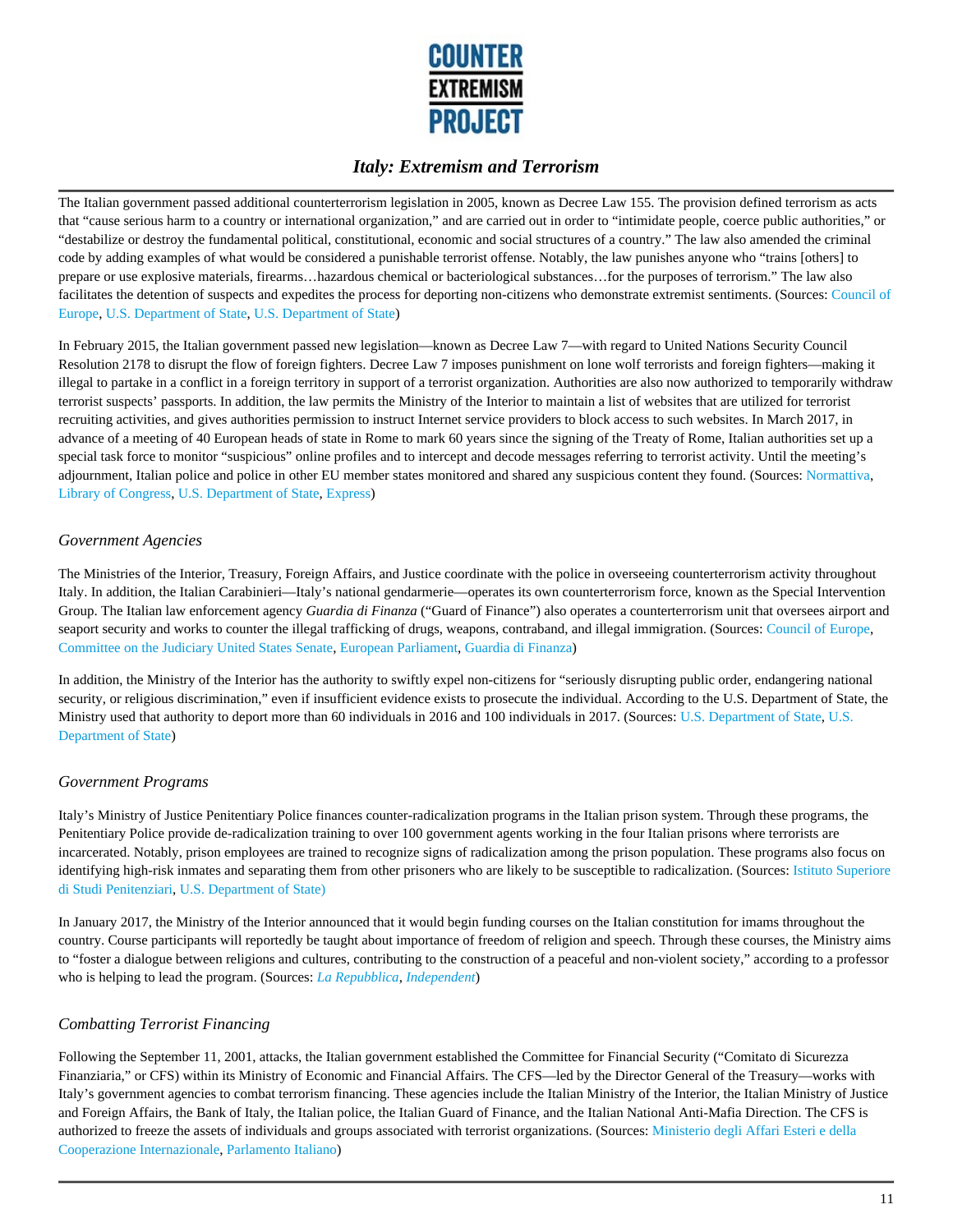

Italy participates in a number of international bodies that seek to counter terrorist financing, including the Financial Action Task Force (FATF) and the Committee of Experts on the Evaluation of Anti-Money Laundering Measures and the Financing of Terrorism (Moneyval). The FATF—an intergovernmental organization that works to combat the financing of terrorism—has recommended the adoption of various measures including the criminalization of terrorist financing, the freezing of terrorist assets, and policies designed to ensure that terrorists cannot exploit non-governmental organizations. Moneyval, a monitoring body and part of the Council of Europe, is responsible for "assessing compliance…to counter money laundering and the financing of terrorism," according to the Council of Europe website. Italy co-chairs, with the U.S. and Saudi Arabia, the Global Coalition to Defeat ISIS's Counter-ISIS Finance Group, which seeks to enhance information-sharing among its 37 members and observer groups and to develop coordinated countermeasures to disrupt ISIS financing. (Sources: FATF, Council of Europe, Ministero degli Affari Esteri e della Cooperazione Internazionale, FAFT, U.S. Department of State, U.S. Department of State, U.S. Department of the Treasury, U.S. Department of the Treasury, Financial Action Task Force)

## **International Counter-Extremism**

Italy complies with all EU counterterrorism regulations and is a signatory to the Council of Europe Convention on the Prevention of Terrorism. Italy also ratifies all international United Nations conventions against terrorism. (Sources: Ministero degli Affari Esteri e della Cooperazione Internazionale, Council of Europe)

### *Regional Cooperation*

Italy cooperates with other European countries on counterterrorism efforts. In January 2015, for example—following the *Charlie Hebdo* shootings in Paris—Italy and Albania created a joint-counterterrorism task force. Albania claims to have the largest counterterrorism center in the Balkans, a region that has reportedly seen hundreds of foreign fighters travel to Syria. The Italian-Albanian task force will train experts and police, exchange valuable information in real-time, and create an anti-terrorism database. (Sources: InfoBalkans, ABC News)

#### *Global Cooperation*

Italy is one of 30 countries that founded the Global Counterterrorism Forum, an intergovernmental organization that convenes international counterterrorism experts and practitioners in order to reduce the threat from terrorism worldwide. Italy has also participated in counterterrorism efforts through the G-8 Roma-Lyon Group, an international body comprised of the G8 partners which convenes annually to develop strategies to combat terrorism and transnational crime. (Sources: GCTF, G8 Italia)

Italy is believed to cooperate on matters related to counterterrorism with countries in the Middle East, including Pakistan and Saudi Arabia. Italy and Pakistan have shared a defense agreement since 2009 and exchange information concerning the fight against terrorism. In April 2016, Italian Foreign Minister Paolo Gentiloni said that Italy would continue to cooperate with Pakistan on counterterrorism issues. Italy is also reported to work with Saudi Arabia in this field. In November 2016, Italy and Saudi Arabia pledged to cooperate closely on new security, police training, and counterterrorism initiatives. Italy pledged to provide counterterrorism training to Saudi police officers. (Sources: Agence France-Presse, European Affairs)

As the Chairman-in-Office of the Organization for Security and Co-operation in Europe (OSCE), in May 2018, Italy hosted "The Reverse Flow of Foreign Terrorist Fighters: Challenges for the OSCE Area and Beyond." The counterterrorism conference offered OSCE subject matter experts the opportunity to exchange the best practices on tracing Foreign Terrorist Fighters and for strengthening counterterrorism cooperation. (Source: U.S. Department of State)

#### *ISIS*

Italy is a member of the Global Coalition to Counter ISIS. According to the coalition's website, Italy plays "a key role in training Iraqi forces, countering [ISIS's] financial flows, supporting the Mosul Dam project, helping civilian population[s] and protecting cultural heritage." The U.S. government estimates that Italy deployed approximately 1,400 personnel to Iraq in 2017. Italy has also supported the coalition in "aerial intelligence, surveillance, and reconnaissance and re-fueling capabilities from Kuwait," according to the U.S. Department of State. (Source: Global Coalition, U.S. Department of State, U.S. Department of State)